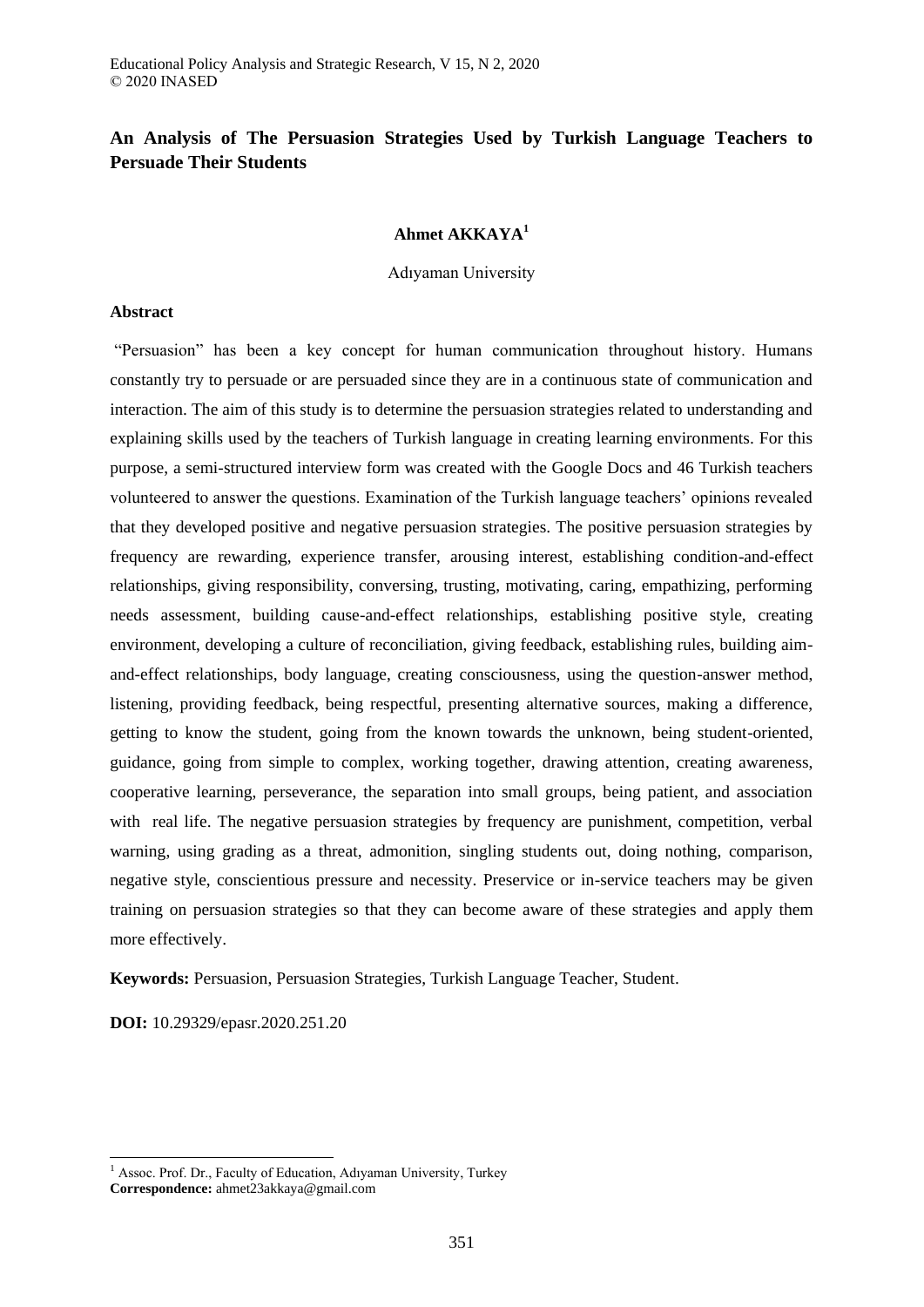## **Introduction**

Language skills are based on comprehension and expression skills. Especially in speech and writing skills, the sender aims "making changes on the receiver" (Akkaya, 2008, p. 68). Making these changes are based on persuasion. According to J. O'shaughnessy and N. J. O'shaughnessy (2004), persuasion is the process in which one attempts to change, transfigure or regulate the values, desires, beliefs and actions of others (cited in Akyol, 2019, p. 5). The American Heritage Dictionary (Morris, 1969, p. 926, cited by Hynd, 2001, p. 270) defines persuasion as the act of causing "[someone] to do something by means of argument, reasoning, or entreaty; to win over [someone] to action by reasoning or inducement of a course; how to make [someone] believe something; convince". Indeed, given that typical definition, persuasion is inherent to the teaching process. If we accept that the object of teaching is to change students' knowledge, interests, and beliefs, then we must also accept that the object of teaching is persuasion. As teachers, however, we are often unsettled by the notion that we are persuading (Hynd, 2001, p. 270-271). However, teachers' persuasive speaking skills include conversations aimed at collaborating or benefiting both sides. The opinions put forward in persuasive speech should be acceptable. Persuasive speech doesn't mean tricking the other person. Because there is no cooperation in deception talks. It's about controlling the other person (Güneş, 2014, p. 123).

The first realistic classification of persuasion was proposed by Aristotle: Ethos, pathos and logos. Ethos is having knowledge of traditions and virtues. Pathos, on the other hand, is knowing ways to evoke various enthusiasms or emotions in the interlocutor. Logos refers to the ability to make arguments; that is, having the power of rational thought (Durhan, 2018, p. 752). According to Aristoteles, there are three types of persuasion styles that an utterance has. The first depends on the personal character of the speaker (ethos), the second depends on putting the listener into a certain mood (pathos), while the third depends on the proof or pseudo-proof (logos) of the words of the speaker himself (Aristotle, 2006, p. 38). Cialdini (2001) groups persuasion strategies into six categories:

"**1. Reciprocity**: People by their nature feel obliged to return a favor and to pay back others. Thus when a persuasive request is made by a person the receiver feels indebted to, the receiver is more inclined to adhere to the request.

**2. Scarcity**: People tend to place more value on things that are in short supply. This is due to the popular belief that less available options are of higher quality.

**3. Authority**: People defer to experts. Therefore, individuals are more likely to comply with a request when it is made by a person or people they perceived as possessing high levels of knowledge, wisdom, or power.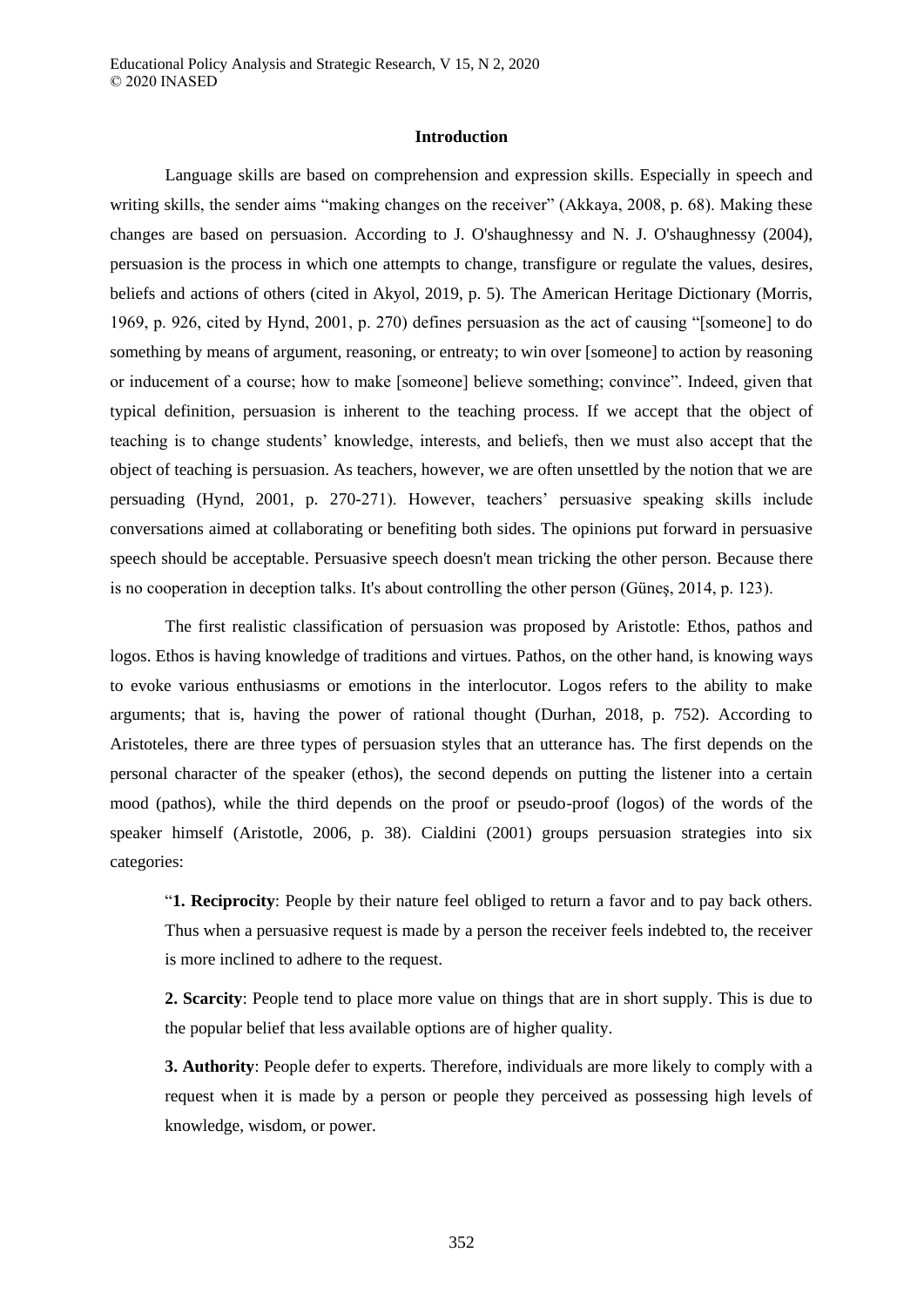**4. Commitment and Consistency**: People by their nature strive to be consistent with previous or reported behavior to avoid cognitive dissonance.

**5. Liking**: People can be easily influenced or persuaded by someone they like. Factors such as: similarity, praise, and attractiveness can reliably increase the effectiveness of the liking strategy.

**6. Consensus**: We often observe the behaviors of others to help us make decisions. This is because "a large majority of individuals are imitators rather than initiators, and therefore make decisions only after observing the behaviors and consequences on those around them." (Cited in Orji, Mandryk & Vassileva, 2015, p. 148-149).

According to Luecke (2011, p. 70), persuasion can be applied in an almost unlimited number of ways. Within these, the applications used by teachers, especially in the field of language, are important because language learning or teaching is based on language skills. Persuasion is important in the language skills that are based on expression (speaking, writing, visual presentation). In other words, language teachers in general and teachers of Turkish in particular try to persuade students.

Persuasion is often applied in the fields such as politics, communication, media, psychology, or economics. However, while there has been some extensive research on the use of persuasion skills in language education, especially related to the structure of persuasive texts (Hyland, 1998; Forget et al., 2008; Kurudayioglu, 2014), and speaking skills related to persuasion (Miller et al, 1976; Blankenship and Craig, 2007) no studies exist on the persuasion strategies applied by foreign language teachers.

## **Purpose of the Study**

The aim of this study is to determine the strategies employed by teachers of Turkish language to persuade their students. In line with this aim, answers to the following questions were sought:

- 1. What are the experiences of Turkish language teachers regarding what they do to persuade their students?
- 2. What are the views of Turkish language teachers about persuading their students to get involved in the class?
- 3. What are the views of Turkish teachers on how they persuade their students to perform the tasks related to the course?
- 4. What are the views of Turkish teachers on how they persuade their students to solve problems in the classroom?
- 5. What are the views of Turkish teachers on how they persuade their students to study?
- 6. What are the views of Turkish language teachers on how they persuade their students to communicate?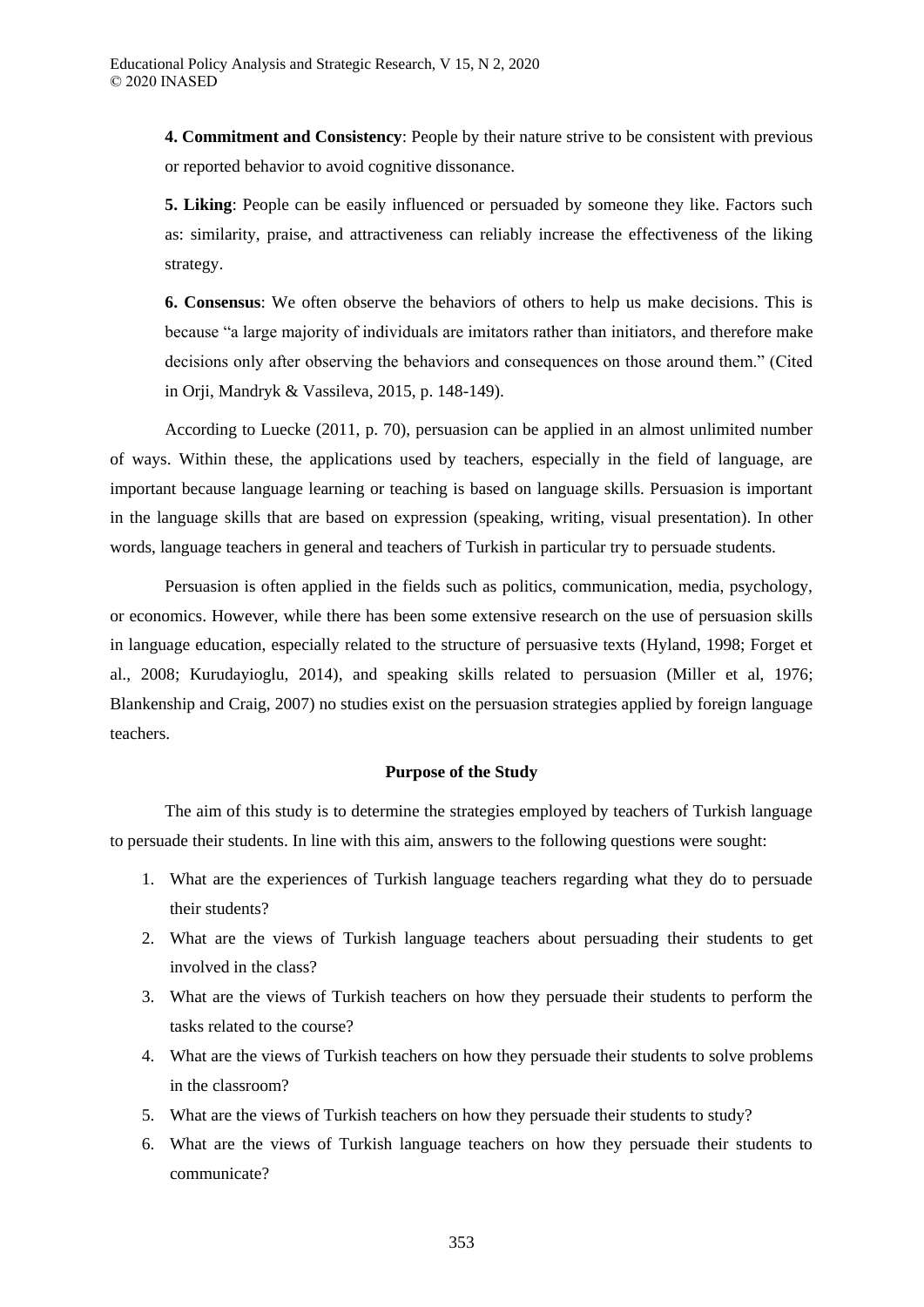### **Method**

## **Research Design**

In this study, the case study design, which is one of the qualitative research designs, was used. The case study requires an in-depth and holistic perspective on a current event. In the case study, the data must be carefully collected and analyzed deeply in the context of the real world. The case study is empirical, looking for answers to questions of why and how, and requires an in-depth inquiry into how individuals see themselves based on their experiences, their perceptions, and their feelings, and what reasons underlie them (Akar, 2016, p. 113 121). By employing the case study design, this study aimed to find out Turkish language teachers' strategies for persuading their students. For this purpose, the data collected from a group of preservice Turkish language teachers regarding their experiences, perceptions, feelings and thoughts on their persuasion strategies was subjected to an in-depth analysis.

## **Participants**

The participants of this study were 46 Turkish teachers who filled out the online survey form via Google Docs. The Turkish teachers' age, gender and year of seniority distributions are as follows:

| Codes     |         | (f)            |
|-----------|---------|----------------|
|           | 23-28   | 14             |
|           | 29-33   | 21             |
| Age       | 33-38   | 7              |
|           | 38-43   | 2              |
|           | 43-48   | $\overline{2}$ |
|           | $48+$   | $\overline{2}$ |
| Gender    | Female  | 21             |
|           | Male    | 25             |
| Seniority | $1 - 5$ | 20             |
|           | $5-10$  | 13             |
|           | $10-15$ | 5              |
|           | $15-20$ | 3              |
|           | $20+$   | 4              |

**Table 1.** Age, gender and seniority of the participants

When Table 1 is examined, it is clear that the most of the Turkish teachers who participated in the study were 29 to 33 years old and the majority had been teaching for 1 to 5 years. However, the number of men and women involved in the study is almost equal.

### **Data Collection and Analysis**

The content analysis technique was used to analyze the data obtained in this qualitative study because content analysis helps combine similar data into specific concepts and themes, and organize them in a form that can be easily interpreted by the reader (Creswell, 2012). The Turkish teachers participating in the study were asked about their experiences in persuading their students, what they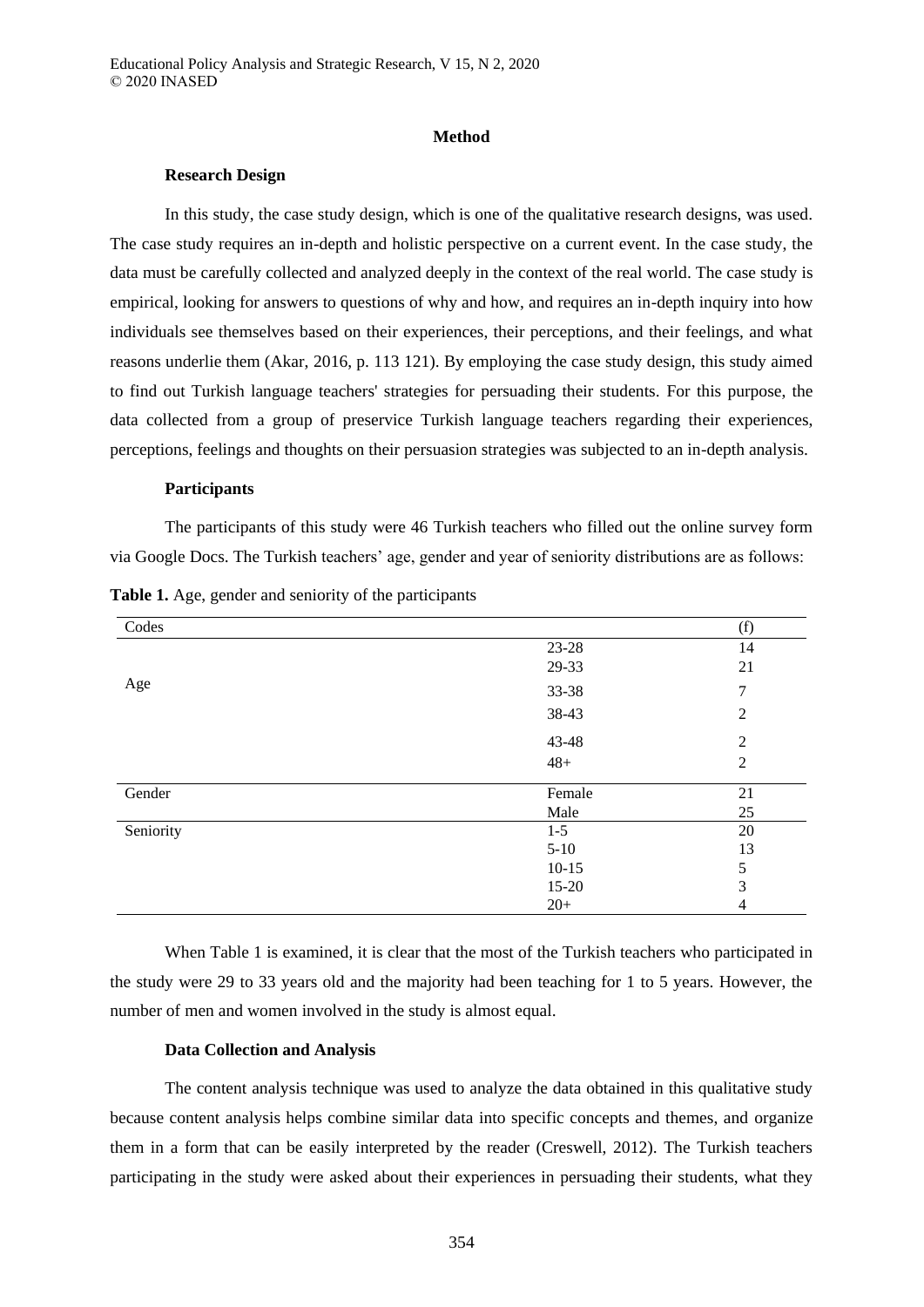did to persuade them to engage in the course, how they persuaded them to do the tasks related to the course, how they persuaded them to solve the problems in the classroom, how they persuaded them to study, how they persuaded their students to communicate, and what they thought are the key elements in student persuasion, through a semi-structured Google Docs form which also included demographic questions about age, gender, year of seniority and the university they graduated from. They responded to the form between 15 March and 15 April 2019, on a voluntary basis. First, the opinions of the subject matter experts were consulted as to whether the open-ended questions on the form were appropriate for the purpose of the study. The content and scope validity of the questions was ensured through these expert opinions, as subject matter experts confirmed that the open-ended questions were all appropriate for the purpose of the study. 46 Turkish teachers answered the questions, which yielded the data. The content analysis technique was used in the analysis of the data. The data obtained during the analysis process were coded and Turkish teachers' statements were grouped under certain themes by forming broader categories with these codes. Additionally, the data were supported by direct quotes from the statements of Turkish teachers. A pseudonym was assigned to each participant (e.g. P1: Teacher 1) in reporting the findings, thus ensuring the anonymity of the participant identities. At the end of the analysis process, two experts, as external reviewers, were asked to individually examine the codes and statements of the participants. The two experts were in agreement about the codes.

#### **Results**

The codes and frequencies of the answers given by Turkish teachers to the question "Can you give an example for an experience in persuading your students?" are as follows:

| Codes    |                                                     | (f) |
|----------|-----------------------------------------------------|-----|
|          | Experience transfer                                 | 8   |
|          | Rewarding                                           | 8   |
|          | <b>Building Cause-Effect Relationships</b>          | 5   |
|          | Cooperating                                         | 5   |
|          | Conversing                                          | 3   |
|          | Sacrificing                                         | 2   |
| Positive | Empathizing                                         | 2   |
|          | Collaborating                                       |     |
|          | Body language                                       |     |
|          | <b>Building Condition-Consequence Relationships</b> |     |
|          | <b>Assigning Responsibility</b>                     |     |
|          | Drawing Attention                                   |     |
| Negative | Punishing                                           | T   |
| Total    |                                                     | 40  |
|          |                                                     |     |

**Table 2.** Code and frequency values of what Turkish teachers do to persuade their students

\* Some Turkish teachers expressed multiple opinions.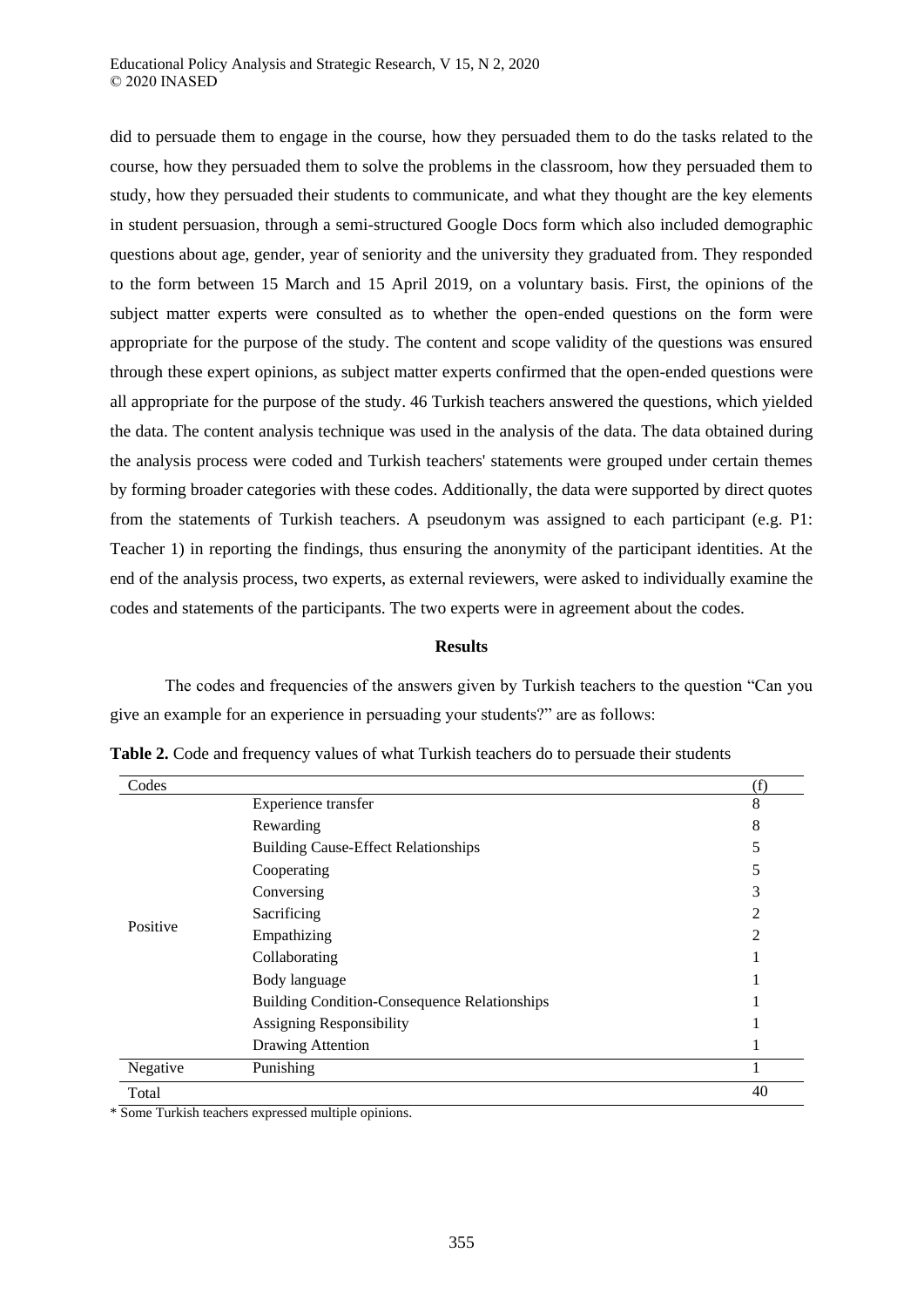A closer look at Table 2 reveals that the participants perform positive persuasion practices by transferring their experience to students (f:8), by giving them a reward (f:8), by making sentences that include establishing cause and effect (f:5) or condition and consequence (f:1) relationships, by emphasizing cooperation with student, family, peer, or school services (f:5), by talking to them (f:3), by sacrificing  $(f:2)$ , by establishing empathy  $(f:2)$ , by collaborating with the student,  $(f:1)$ , by using positive body language such as ensuring eye contact with the students (f:1), by giving them responsibility (f:1), and by drawing their attention (f:1). A punishment reported by one of the participant teachers, in the form of preventing students from participating in school activities (f:1) is one of the negative persuasion practices. Some examples of positive persuasion strategies are as follows, respectively:

"I gave an example from my own student life. In my high school years, I thought I couldn't succeed in geometry because I was afraid of geometry, but I gradually increased my self-confidence, first by starting with an easy book, and then I realized that I could solve geometry problems. So I realized that I shouldn't be afraid of geometry. If we really put our mind to it, it's all in our hands. Starting from the easier ones, I moved step by step towards more difficult ones, and I made it." (P11)

"When the weather is nice, students like to do the classes outdoors. On a day when I had a two-hour class, my students insisted on going out. So, I told them that if everyone actively participated in the class in the first hour, we could read a book outside in the second hour, and that was what I did. To get something that they really wanted, the students became very engaged during that first hour and they got what they wanted. That's how I persuaded them." (P21)

"One day, I was teaching the 'Adjectives' subject. When I first explained how adjectives would help them, I found that my students participated more actively in the class. In most cases, when people understand the reasons for doing something really well, it is much easier for them to do it, that is, they are persuaded." (P7)

"My students were persuaded to work daily when I set a schedule for the daily course work for everyone in the class, including myself." (P6)

"I'm using reinforcements to persuade them. We had a new student in our class. She didn't want to leave her father. So, she didn't want to go into class and she was crying. First, I got down to her height and made eye contact with her. I spoke to her for a few minutes. I took her by the hand and took her to the class. I told her to go in front of the class and introduce herself. I told her friends to welcome her. I told her that she would have a lot of friends in this class and we would have a great time together. I finally persuaded her and sat her in her desk." (P8)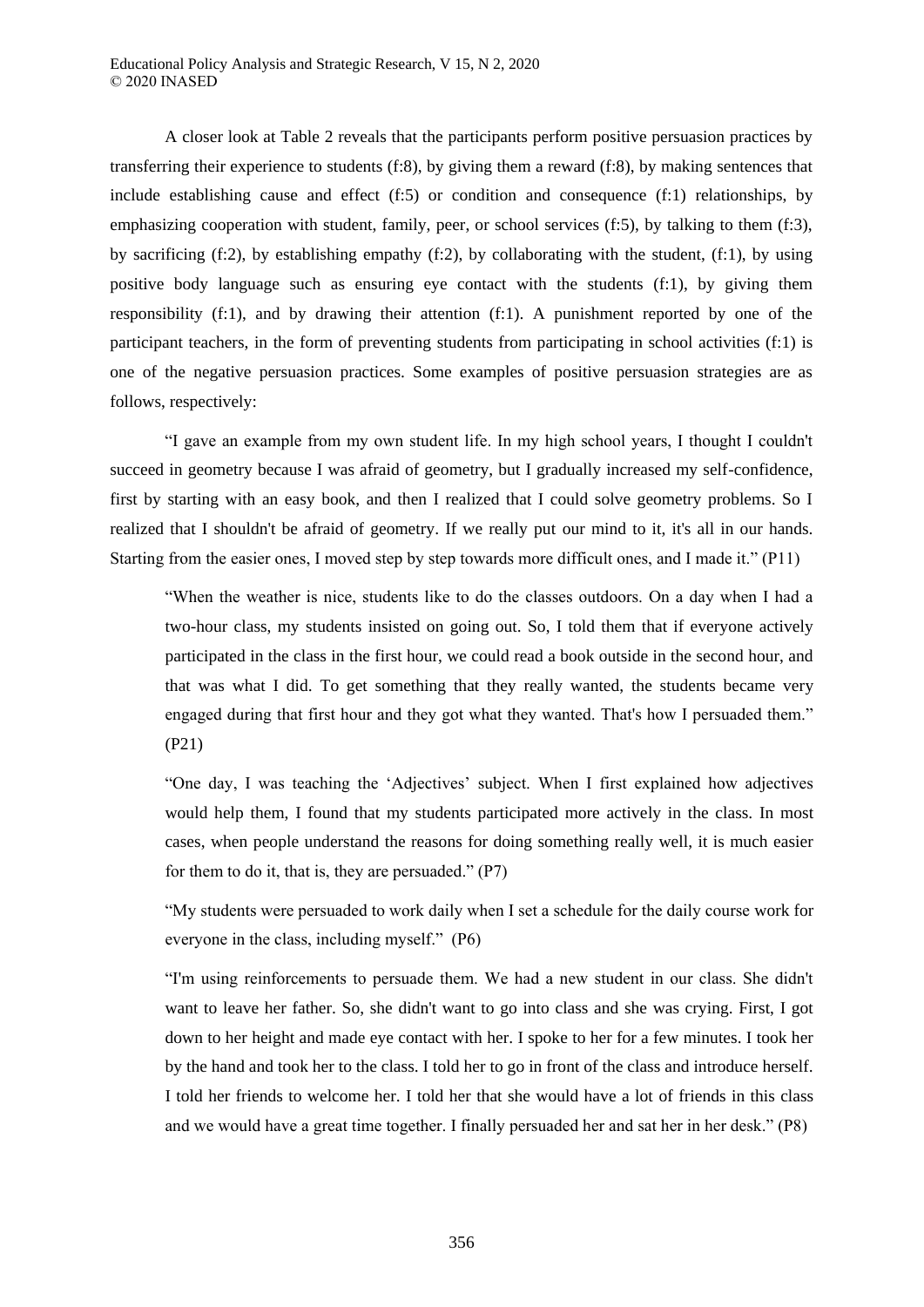"When I was working in a village, the students agreed to come to the course when I personally drove them from their village to my course. I persuaded the students and their families to come to the course." (P4)

"I had a student who was struggling with his studies. I looked into why he was struggling. I tried to put myself in his shoes. I realized that the reason he was failing was his family. Then I talked to him about his situation. And we kept the problems to a minimum. If you understand your students, you can persuade them." (P18)

"There are times when I observe that students never participate in the activities. I had a student named Ali. When he was not participating, if I told him 'Let's do it together!' he would do the activities very well." (P12)

"When I explained the importance of reading and writing in daily life with real-life examples to a student who had trouble reading and writing until 7th grade, he became convinced that literacy was necessary and started reading and writing within just two weeks." (P13)

"I make eye contact with my students to persuade them. My students can tell what I want to say through my body language and do their tasks." (P30)

"I tell my students what the consequences will be, especially if they succeed in activities. So they try to do their tasks fully." (P2)

"I had a student who never participated in class activities. When I assigned him as the class president, he became very engaged and successful." (P19)

"Before I start my classes, I do small icebreaker activities to focus my students' attention to the course. So, I get my students to get involved in my classes." (P27)

The teacher experiences with negative persuasion strategies are as follows:

"I banned a student who kept tearing up his notebook from participating in the class activities and made him sit in the classroom and watch the others, and told him that he could not participate because he kept tearing his notebook. Now we have no problem." (P16)

The codes and frequencies of the answers given by Turkish teachers to the question "How do you persuade your students to get involved in the class?" are as follows: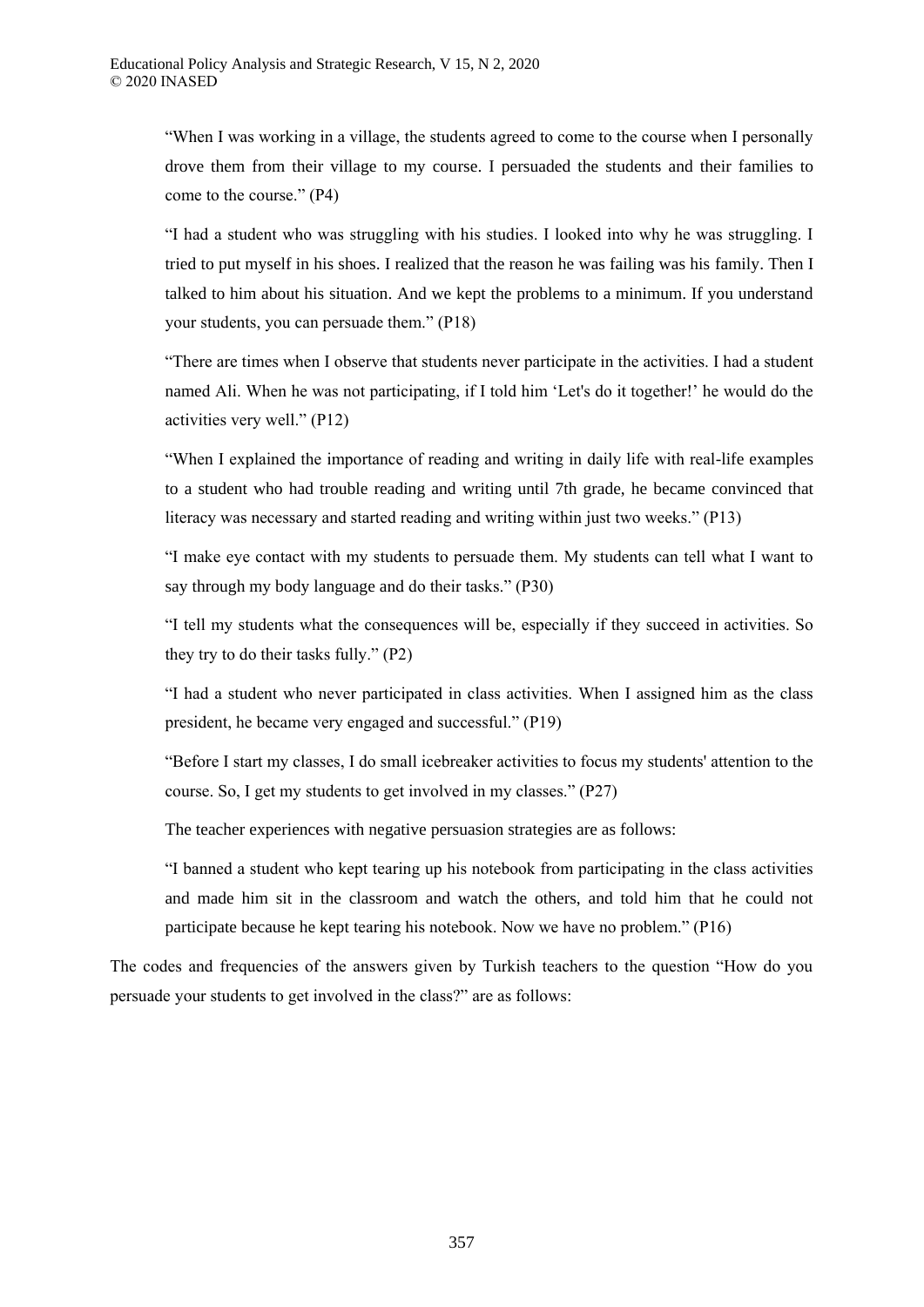| Codes    |                                                     | (f) |
|----------|-----------------------------------------------------|-----|
|          | Drawing Attention                                   | 17  |
|          | Rewarding                                           | 8   |
|          | <b>Creating Environment</b>                         | 7   |
|          | Motivating                                          | 4   |
|          | Style                                               |     |
|          | <b>Identifying Needs</b>                            | 4   |
| Positive | $Q-A$                                               | 2   |
|          | <b>Experience Transfer</b>                          | 2   |
|          | Student-orientedness                                | 2   |
|          | Differentiation                                     |     |
|          | <b>Building Condition-Consequence Relationships</b> |     |
|          | Moving from Simpler to More Complex                 |     |
| Negative | <b>Creating Competition</b>                         |     |
|          | Style                                               |     |
|          | Using grading as a threat                           |     |
|          | Conscience                                          |     |
| Total    |                                                     | 57  |

**Table 3.** The code and frequency values of what Turkish teachers do to persuade their students to participate in class

\* Some Turkish teachers expressed multiple opinions.

When Table 3 was examined, it can be seen that the teachers persuade their students with games, various materials or music (f:17) to get their students to participate in the class. Teachers have also persuaded them by giving students symbolic or material rewards (f:8). Creating a supportive environment (f:7) based on tolerance and valuing differences is another common strategy that teachers generally use to persuade their students. The environment emerges as the general, process-oriented method of persuasion by teachers, while concepts such as raising interest and awareness, or giving rewards are the result-oriented methods of instant persuasion. Motivating students (f:4), using a heartfelt sincere style (f:4), determining or meeting the needs of students (f:4), using the question-andanswer method  $(f:2)$  or going from simple to complex  $(f:1)$ , to narrating personal experiences  $(f:2)$ , teaching by considering students' cognitive, affective and psychomotor traits (f:2), using conditionconsequence statements for persuasion (f:1), and using other methods (f:1) are some other positive methods of persuasion used by the teachers. The teachers also reported having applied methods of persuasion that would have negative effects on their students, such as creating a competitive environment (f:1), using a negative style (f:1), intimidating their students with low grades (f:1), and keeping students under conscientious pressure (f:1). Some sample teacher statements about what they do to get students actively involved in their classes are as follows, in the order presented in the table:

"This (persuasion) can be done by drawing their interest, which could be done through materials, videos, films, etc." (P3)

"When I tell my students that I'm going to reward them, their participation increases." (P5)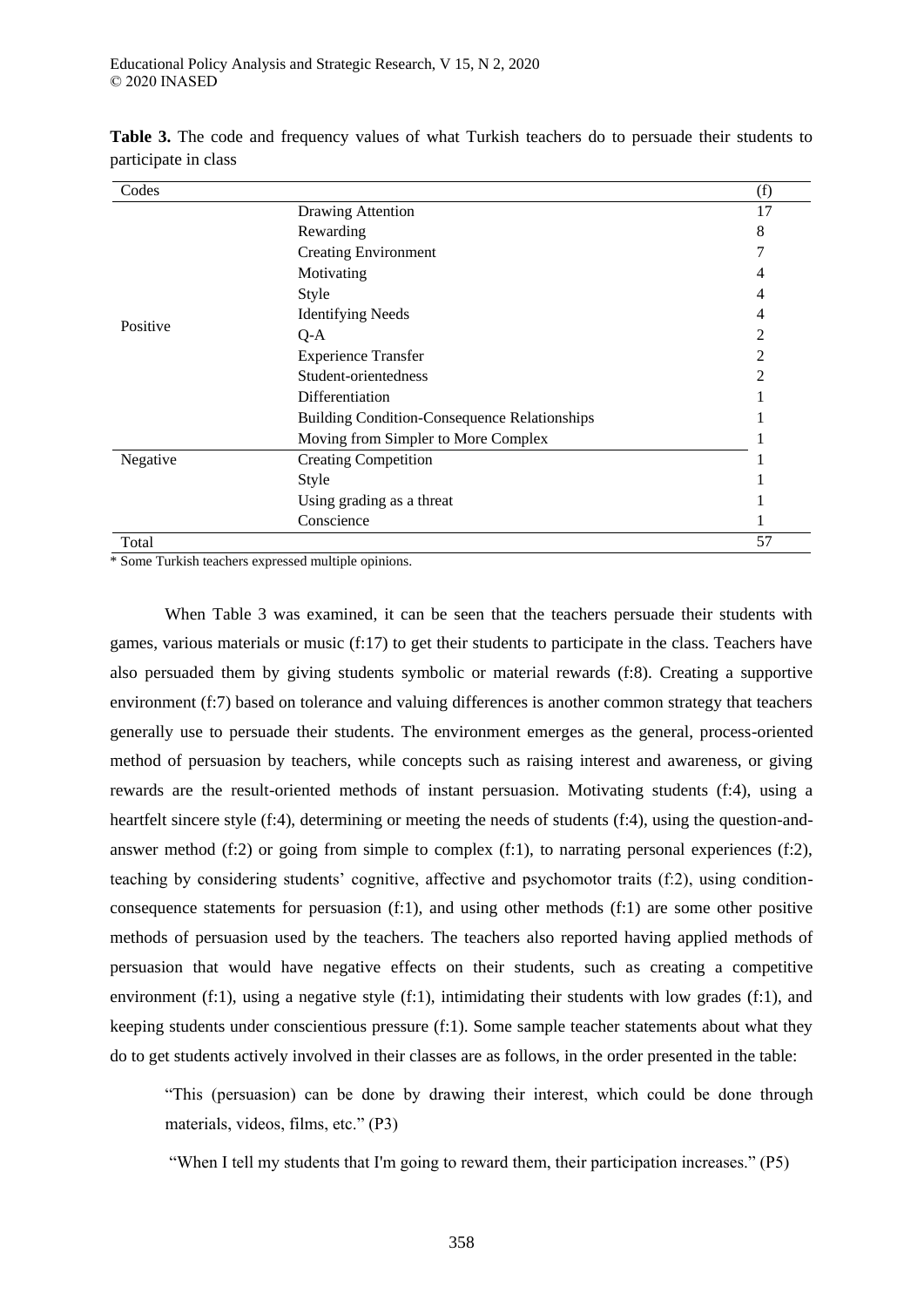"I create an environment where false opinions are respected. I honor the active students in my class. I teach students not to mock ideas." (P11)

"I explain the necessity of learning by motivation by simplifying the examples."  $(P21)$ 

"I try to persuade them with a sincere and heartfelt approach." (P15)

"By lecturing according to their needs." (P9)

"I ask questions that persuade the student. The student gives the answers." (P16)

"I give real-life examples from my own or other people's middle school, high school, college experiences to persuade my students academically, socially and culturally." (P25)

"Acting in line with the student's interests and age..." (P 27)

"I use engaging material, I use different methods and techniques, I differentiate the learning environments. Above all, students love differences." (P23)

"I will explain the benefits the student will enjoy if she understands the subject of learning." (P22).

"I raise awareness to the point where the subject is easy for the students. My students become eager to understand more complex subjects after grasping simple subjects, so they become persuaded."(P17)

Teachers do not always use positive persuasion strategies, but sometimes use negative persuasion. Some teacher statements for negative persuasion strategies, presented in the order given in the table, are as follows:

"Creating a competitive environment has always worked. In a competitive environment, even the most passive student in the class tries hard, even if they may make some mistakes"  $(P7)$ 

"I try to make sure to address them individually by using the 'you' language. So, the students do as they are told." (P24)

"By telling them that if they don't listen, they will get a low score on the exam..." (P27)

"To be realistic, for example, in the early hours of a cold day, I tell them that we leave our warm bed for a purpose, their parents, perhaps, work outside in this cold and try to meet their needs, etc. by example, leading them to a conscientious responsibility." (P31)

The code and frequency values of the answers given by Turkish teachers to question "What do you do to persuade your students to do the course-related tasks?" are as follows: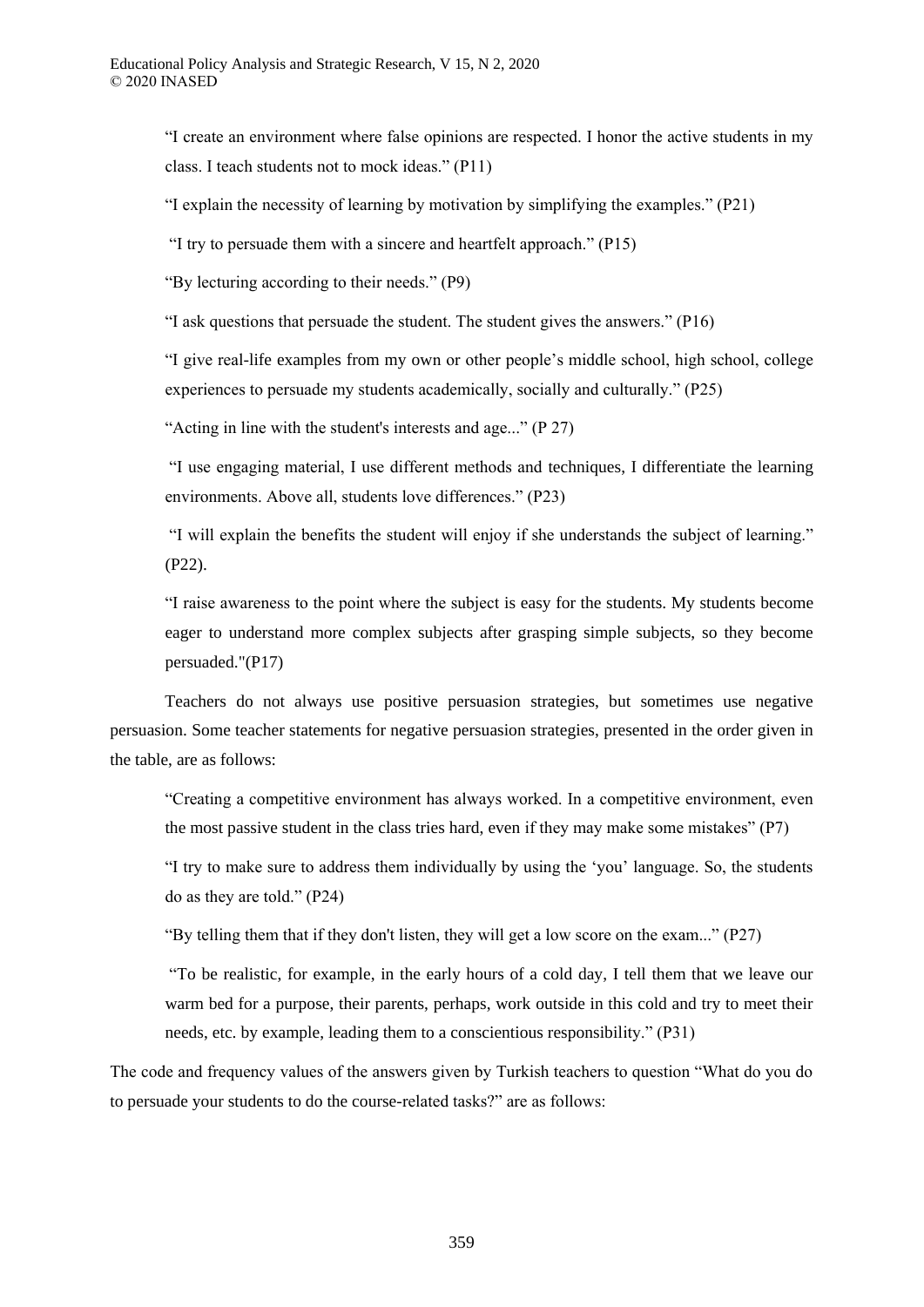| Codes    |                                                     | (f)            |
|----------|-----------------------------------------------------|----------------|
|          | Rewarding                                           | 11             |
|          | Assigning Responsibility                            | 9              |
|          | Creating consciousness                              | 5              |
|          | Giving feedback                                     | $\overline{4}$ |
|          | Motivating                                          | 3              |
| Positive | <b>Building trust</b>                               | 2              |
|          | <b>Building Condition-Consequence Relationships</b> | 2              |
|          | Cooperative learning                                |                |
|          | Cooperating                                         |                |
|          | Experience transfer                                 |                |
|          | <b>Building Cause-Effect Relationships</b>          |                |
|          | Giving advice                                       | $\mathfrak{D}$ |
|          | Creating competition                                |                |
| Negative | Obligation                                          |                |
|          | Using grading as a threat                           |                |
| Total    |                                                     | 47             |

**Table 4.** Code and frequency values for what Turkish teachers do to persuade their students to do the course-related tasks

\* Some Turkish teachers expressed multiple opinions.

As can be seen in Table 4, the participants reported that they get their students to perform the course-related tasks in a result-oriented way by giving them symbolic or tangible rewards (f:11), giving them feedback (f:4), basing their performing their duties on the condition and consequence (f:2), or aim-and-effect (f:1) relationships, while they persuaded students in a process-oriented way by giving responsibility (f:9), creating consciousness (f:5), motivating (f:3), creating awareness and building trust (f:2), creating a cooperative learning environment (f:1), engaging families to cooperate on tasks (f:1), and by transferring their experiences (f:1). Whereas these result- and process-oriented persuasion practices affect students positively, strategies such as advising students (f:2), creating a competitive environment (f:1), forcing them to do tasks (f:1) and intimidating students with low grades (f:1) affect them negatively. Some teacher statements on how they get their students to perform their course-related tasks are as follows:

"By giving the student small prizes." (P3)

"By stressing that everyone has a particular responsibility ... by giving small responsibilities to students, especially during the classroom activities..." P1)

"I create awareness." (P8)

"When I assign a task, I always give feedback, which gives them the sense of responsibility to do their job, and so I do not have any problems with that." (P10)

"I can persuade my students by motivating them to engage with the lesson." (P11)

"By making it clear that I trust the student..." (P16))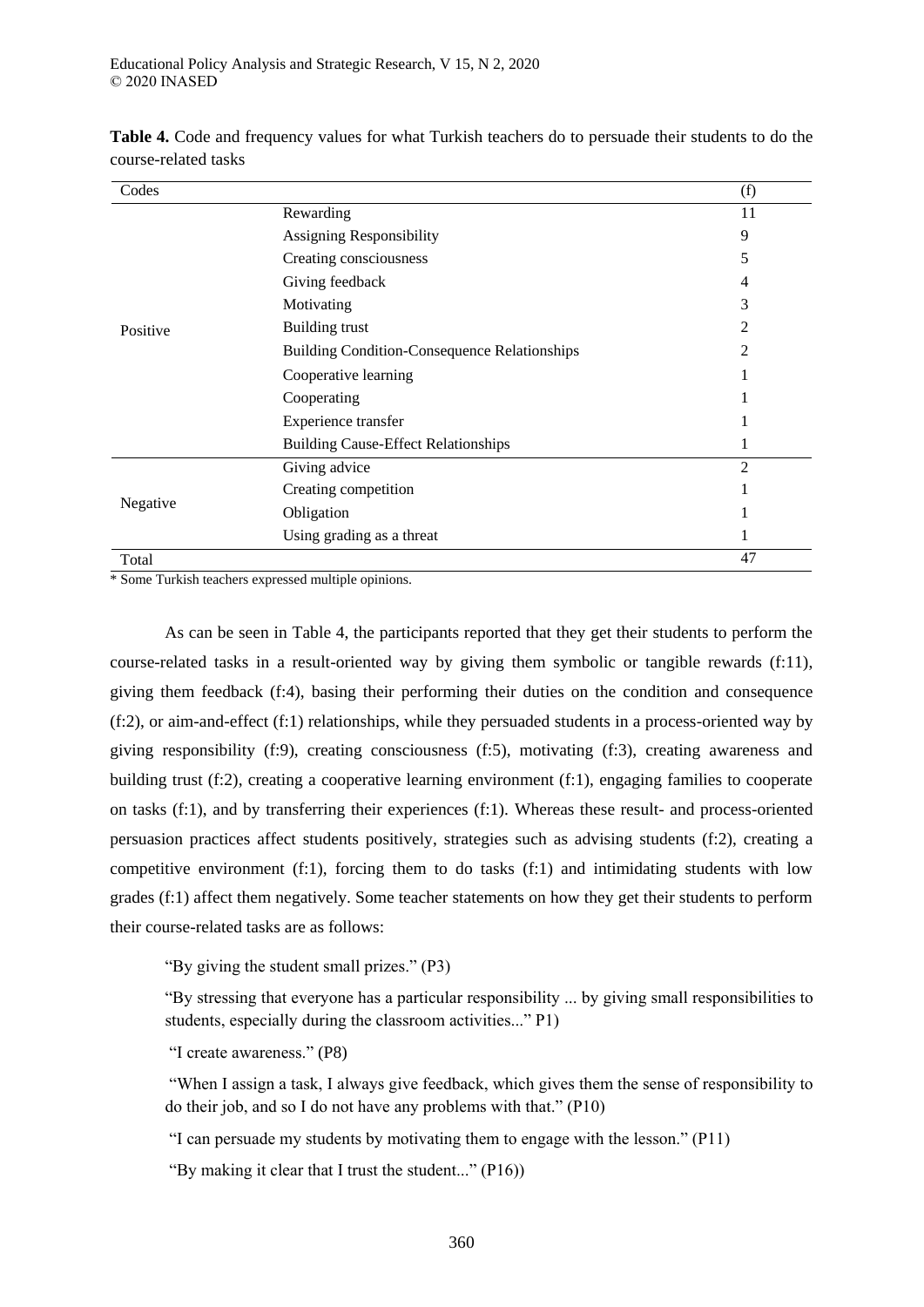"I will tell them about the positive changes that will happen in their lives if they understand the subject at hand." (P10)

"By teamwork. By putting the students with similar personalities into the same group." (P6)

"I set targets by working with the student and pursue them." (P9)

"To persuade my students academically, socially and culturally, I give concrete examples of my own and others' school experiences in the middle school, high school, and college." (P26)

"I create a purpose in my students. They participate in my classes to achieve these purposes." (P27)

Some teacher statements regarding their negative persuasion practices are as follows:

"I persuade my students by giving them advice." (P15)

"It can be effective when I say that I will pick the best from among them." (P17)

"I give them assignments and tasks that they can do, and sometimes I persuade them by threatening to grade them on an oral examination." (P24)

The code and frequency values of the answers given by Turkish teachers to question "How do

you persuade your students to solve classroom problems?" are as follows:

|                    | Table 5. Code and frequency values of Turkish teachers' opinions on persuading students to solve |  |  |  |  |  |
|--------------------|--------------------------------------------------------------------------------------------------|--|--|--|--|--|
| classroom problems |                                                                                                  |  |  |  |  |  |

| Codes           |                                            | (f) |
|-----------------|--------------------------------------------|-----|
|                 | Developing a Culture of Reconciliation     |     |
|                 | Establishing rules                         | 6   |
|                 | Empathizing                                | 4   |
|                 | <b>Showing Respect</b>                     |     |
|                 | <b>Building Cause-Effect Relationships</b> | 3   |
| <b>Positive</b> | Assigning responsibility                   | 3   |
|                 | Experience transfer                        |     |
|                 | Motivating                                 |     |
|                 | Guiding                                    | 2   |
|                 | Conversing                                 |     |
|                 | Creating awareness                         |     |
|                 | Warning verbally                           | 3   |
| <b>Negative</b> | Punishing                                  |     |
|                 | Doing nothing                              |     |
| <b>Total</b>    |                                            | 42  |

\* Some Turkish teachers expressed multiple opinions.

Table 5 clearly shows that teachers try to develop a culture of consensus among students for the solution of classroom problems (f:7), they work with students to establish classroom rules (f:6), and try to develop students' empathy skills (f:4) and respect (f:4). However, the ability of students to establish cause-and-effect relationships (f:3) is also important for persuasion. Giving responsibility to students (f:3), experience transfer (f:3), motivating students (f:2), guiding them (f:2), having a conversation with them (f:2) and raising their awareness (f:1) are other ways teachers use to persuade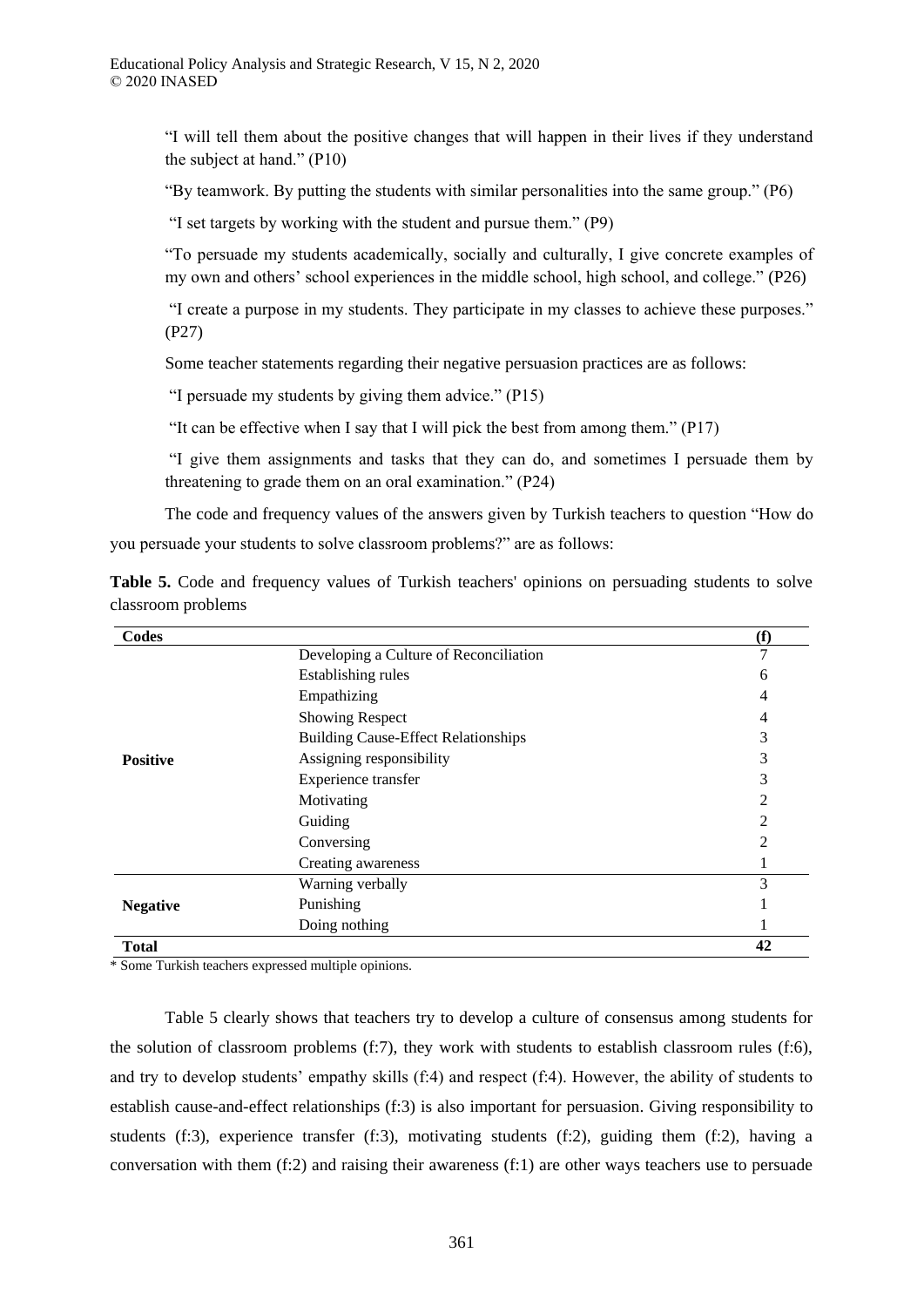their students to solve classroom problems. Regarding the persuasion of students in solving classroom problems, some statements matching the frequencies (from the most frequent to the least) listed on the table are as follows:

"By developing a culture of reconciliation, I persuade my students to solve their in-class problems." (P9)

"I establish the class rules together with the students at the beginning of the year. Each class is given a behavior score and when the class score reaches 100, I reward them with a gift (watching a movie as a class, having a picnic together, etc.)" (P6)

"At the beginning of each year, I make sure that each of my students empathize with their deskmates. A culture of empathy develops in my classes. A culture of empathy prevents classroom problems." (P7)

"Many problems are solved by treating each other with respect." (P1)

"I use my behavior scoreboard in situations like this. I explain to my students the consequences of their actions." (P12)

"I give responsibility to my students in the classroom by making a speech along the lines of 'The classroom is actually your home because you spend most of the day here. So you must try to live in a peaceful and beautiful classroom....' " (P14)

"To persuade my students academically, socially and culturally, I give personal examples from my own middle school, high school, and college years." (P29)

"I motivate them to become important members of the class." (P3)

"I give them time to think and be their compass until they find the right path." (P5)

"I express my expectations from them by having a one-on-one chat with the student." (P7)

"I do activities to raise their awareness." (P30)

Table 5 demonstrates that the participating teachers not only persuade their students with positive solutions; but they also practice negative ways of persuasion such as giving verbal warnings to their students (f:3), punishing them (f:1), and doing nothing to persuade them (f:1). Some participant statements about the negative persuasion of students in solving classroom problems are as follows:

"I persuade unconvinced students by warning them in the class." (P14)

"If there's a negative situation, I usually go for punishment." (P4)

"I let it be, I do nothing." (P27)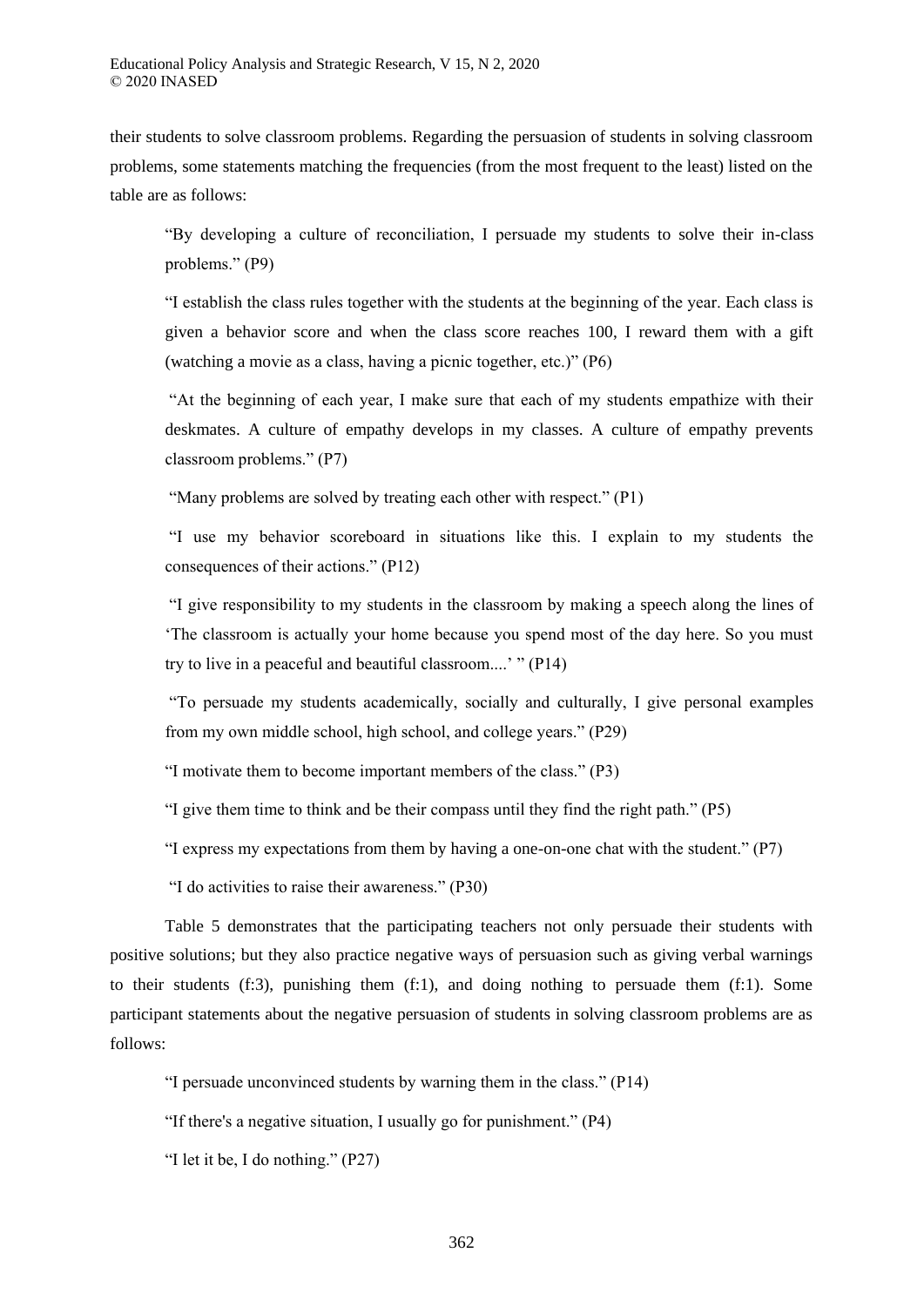The code and frequency values of the answers given by Turkish teachers to question "How do you persuade your students to study?" are as follows:

| Codes    |                                                     | (f) |
|----------|-----------------------------------------------------|-----|
|          | <b>Building Condition-Consequence Relationships</b> | 14  |
|          | Rewarding                                           | 10  |
|          | Conversing                                          | 6   |
|          | <b>Experience Transfer</b>                          | 5   |
|          | Giving Feedback                                     | 5   |
| Positive | <b>Presenting Alternative Resources</b>             | 3   |
|          | Cooperating                                         | 2   |
|          | Assigning Responsibility                            | 2   |
|          | <b>Building Cause-Effect Relationships</b>          | 2   |
|          | Making Connections to Real life                     |     |
|          | Comparing                                           |     |
| Negative | <b>Creating Competition</b>                         |     |
|          | Differentiating                                     |     |
| Total    |                                                     | 53  |

**Table 6.** Code and frequency values of Turkish teachers' opinions on persuading students to study

\* Some Turkish teachers expressed multiple opinions.

Looking at Table 6, it is evident that the teachers try to persuade their students to study by establishing a condition-consequence relationship, and pointing out that the courses will benefit them (f:14). Clearly, the teachers use the condition-consequence relationship as a means of persuading their students with abstract situations such as benefit-based hope. It was also found that the teachers persuaded their students to study by giving them rewards with direct or indirect reinforcements (f:10), using positive language with them and having one-on-one conversations (f:6). Persuading students by giving examples from their own lives or from others' lives, and thus transferring experience, is another code (f:5). Checking what students do and giving them feedback (f:5); providing alternative resources related to the lessons like extra books or activities (f:3); cooperating with parents or with different units like the school counseling services (f:2); reminding students that they are responsible for the courses or homework assignments or giving them responsibility (f:2); providing students with information about the objectives and outcomes of the courses or activities (f:2), and associating the courses with life (f:1) are the important persuasion strategies. Some statements regarding how the teachers persuade students to study are as follows:

"I hand out activities to my students, and I tell them that if they do these activities, they will succeed." (P26)

"When hard-working students are rewarded, the rest is easy." (P10)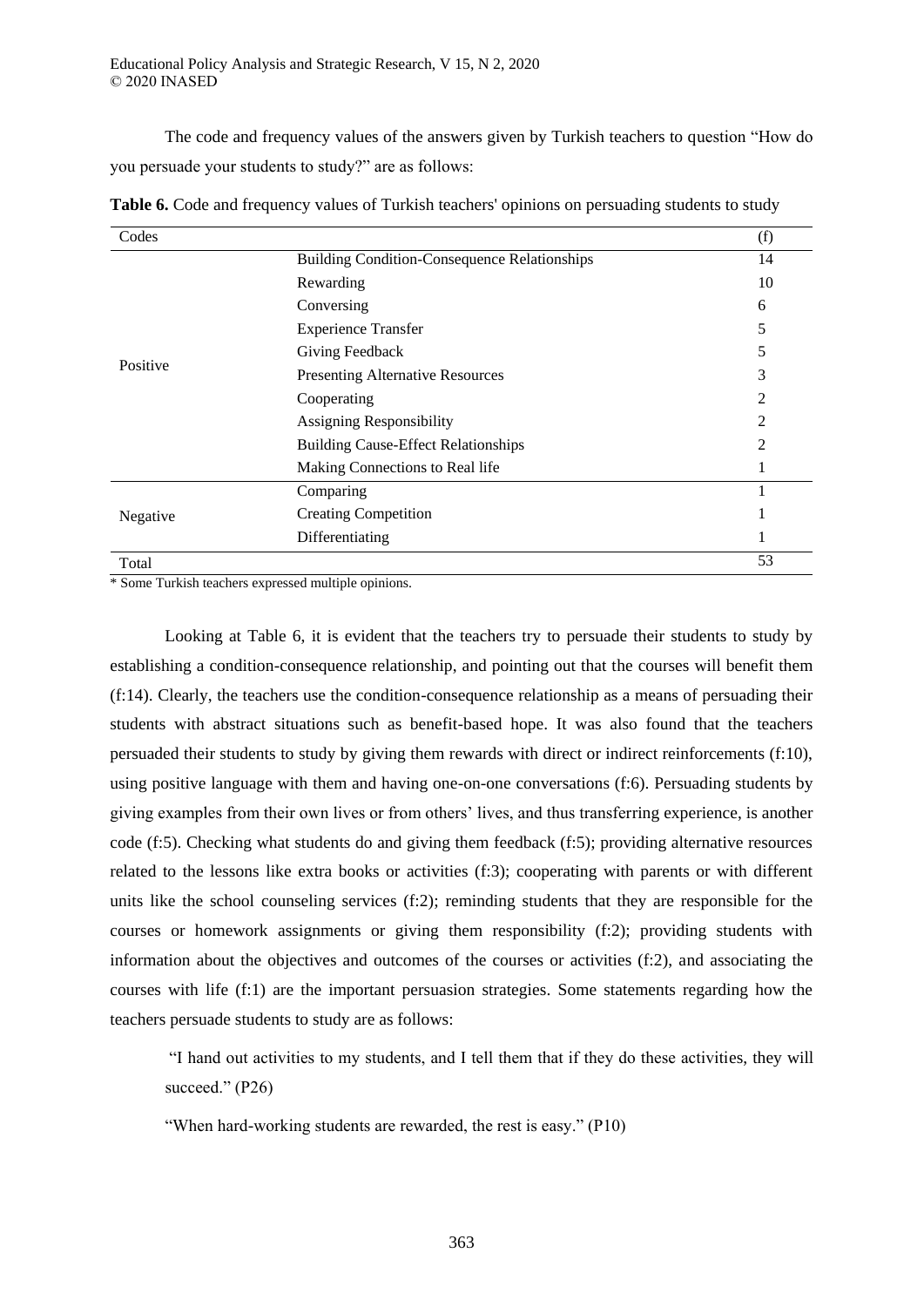"My words like, 'you can do it, you can succeed, you're so smart,' have always worked, and success has increased." (P1)

"I give examples from my own life or from people who have achieved a high social status." (P11)

"I constantly check what my students are doing and persuade my students to study by keeping them informed." (P13)

"I offer books other than textbooks." (P9)

"I cooperate with the family. I pay a visit to the parents." (P8)

"I persuade them to study by explaining that it is their duty." (P18)

"I make the goals clearer and share these goals with my students." (P7)

"By making the lesson enjoyable, associating it with their daily lives..." (P10)

Table 6 shows that the teachers did not only persuade their students through positive persuasion but they also tried to persuade their students by comparing them (f:1), creating competition between students (f:1) and discriminating among their students (f:1). Some statements made by the participants regarding their negative persuasion strategies they utilize to persuade their students to study, from the most frequent to the least, are as follows:

"I compared my slower students with the faster learners, pointing at their example." (P5)

"Competition has always worked." (P6)

"I persuade those who do not work by putting the hardworking and lazy students into different environments." (P19)

The code and frequency values of the answers given by Turkish teachers to the question "How do you persuade your students to communicate?" are as follows:

**Table 7.** Code and frequency values of Turkish teachers' opinions on persuading students to communicate

| Codes    |                                             |   |
|----------|---------------------------------------------|---|
|          | Building trust                              | 6 |
|          | Making Them Feel Valued                     | 6 |
|          | <b>Experience Transfer</b>                  | 6 |
|          | Conversing                                  | 4 |
|          | $O-A$                                       | 3 |
| Positive | Cooperating                                 | ∍ |
|          | <b>Body Language</b>                        |   |
|          | Having Them Speak from Known to the Unknown |   |
|          | Arousing Interest                           | ∍ |
|          | Listening                                   |   |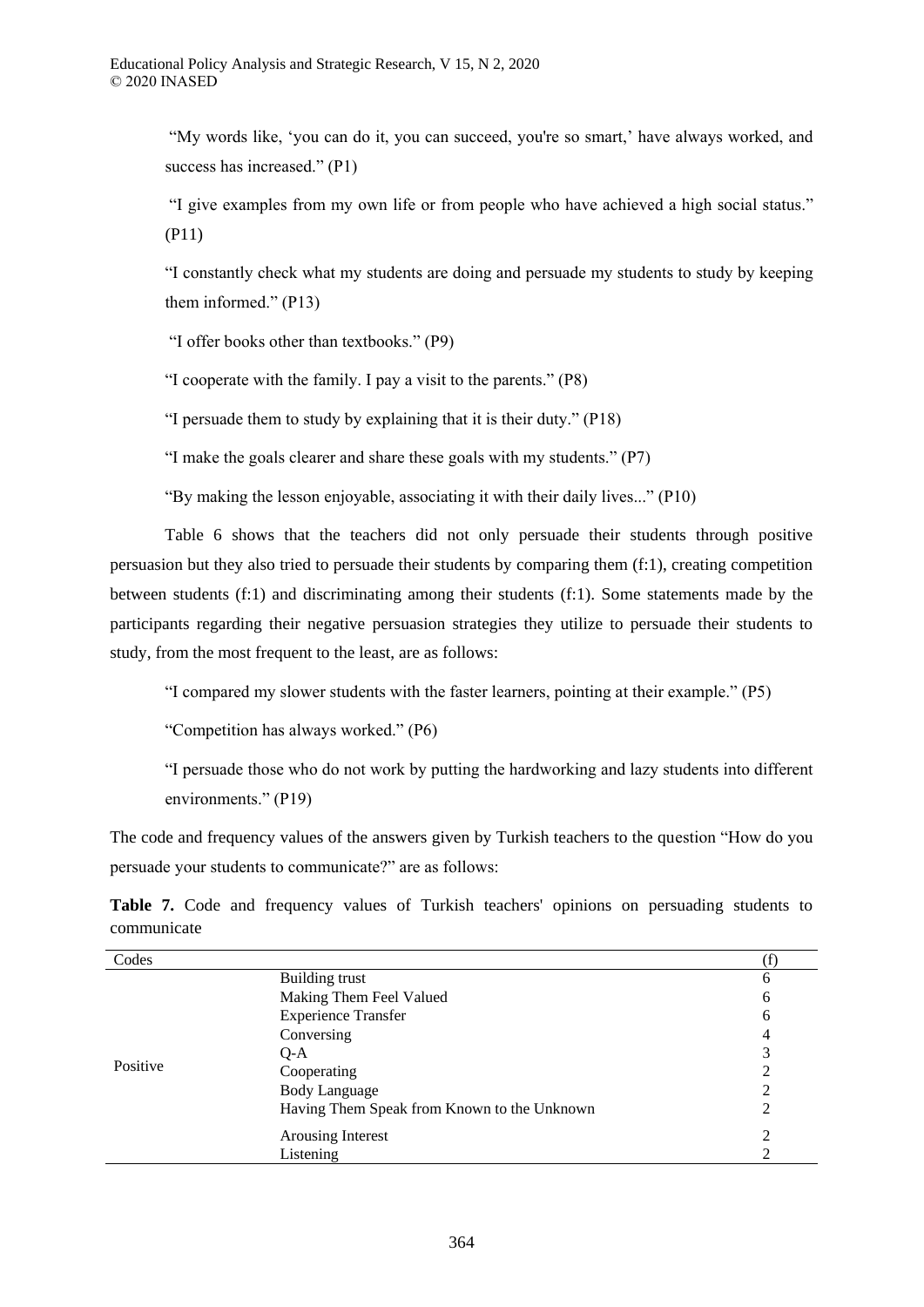|       | Dividing into Small Groups                          |  |
|-------|-----------------------------------------------------|--|
|       | <b>Identifying Needs</b>                            |  |
|       | <b>Assigning Responsibility</b>                     |  |
|       | Rewarding                                           |  |
|       | Style                                               |  |
|       | <b>Building Condition-Consequence Relationships</b> |  |
|       | Being patient                                       |  |
| Total |                                                     |  |

\* Some participants expressed multiple opinions.

Table 7 shows that the communication strategies most frequently used by the participants are building trust with students (f:6), making students feel valued (F:6), and conveying their own or others' experiences (F:6). Some other persuasion strategies adopted by the participants are having oneon-one conversations with the students (f:4), applying the question-answer method (f:3), cooperating with the family-peer-counseling services (f:2), using positive body language such as making eye contact with the students (f:2), trying to get students to talk on subjects in which they are interested or they know (f:2), drawing the interest of the students (f:2), listening to them (f:2), dividing students into small groups (f:1), determining their needs (f:1), giving them responsibility (f:1), giving rewards (f:1), using a positive language style with them (f:1), establishing a condition-consequence relationship (f:1) and being patient (f:1). It was also found that the teachers did not use any negative persuasion strategies to persuade students about communication. Some participant opinions on persuading students to communicate are as follows:

"Building an environment of trust is one of the most important requirements for students to start communicating." (P3)

"I make them feel valued by being affectionate and sincere." (P5)

"I give examples from my own life, so I make personal connections." (P10)

"I speak privately, saying that there is no harm in speaking to me." (P12)

"I use the Question-and-Answer method to make the student feel valued and explain that my questions are specifically for her." (P8)

"We need to provide social support by meeting with the student's friends and family." (P16)

"Even if it's only for a second, making eye contact will involve my students in the lesson and make it easier for them to communicate." (P31)

"I help my students talk about issues they are concerned with or know about; I pave the way for them to develop ideas." (P24)

"I introduced the subjects that I thought students might be interested in, so I would draw their attention to the lesson." (P1)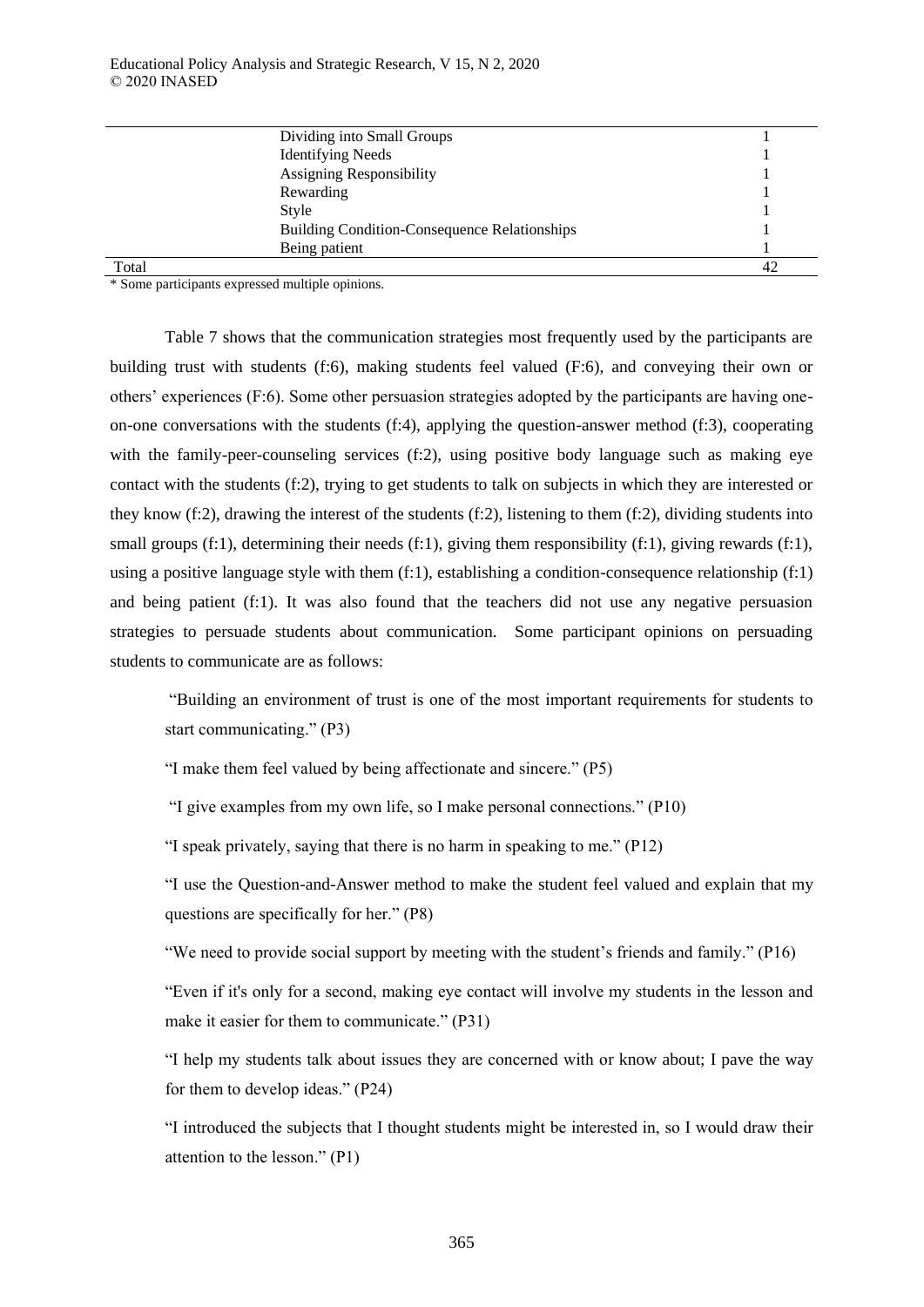"Effective listening is the basis of communication. If you listen well to your students, your students will have no communication problems." (P2)

"I would divide them into small groups and invite them to work on different issues so that the groups would communicate among themselves." (P23)

"Communication is a need. I start with their needs." (P21)

"I give them drama and theatre roles. I give them communication tasks like choir or oratorio." (P29)

"I usually try to persuade them with reinforcements." (P6)

"I use body language and sometimes I personally participate in it myself so that the student can feel more confident and trust the teacher." (P30)

"By explaining that they will be more successful and healthy individuals when they communicate..." (P27))

"By being patient and caring…" (P19)

The code and frequency values of the answers given by the Turkish teachers to the question "What are the key elements you value in persuading your students?" are as follows:

# **A general overview of the results**

The Turkish teachers participating in this study were observed use many different positive and negative persuasion strategies. The table below provides a summary of all the persuasion strategies adopted by the Turkish teachers.

| Codes                                 |                                                     | (f) |
|---------------------------------------|-----------------------------------------------------|-----|
|                                       | Rewarding                                           | 38  |
|                                       | <b>Experience Transfer</b>                          | 25  |
|                                       | Arousing Interest                                   | 19  |
|                                       | <b>Building Condition-Consequence Relationships</b> | 19  |
|                                       | <b>Assigning Responsibility</b>                     | 16  |
|                                       | Conversing                                          | 15  |
|                                       | Cooperating                                         | 11  |
|                                       | Motivating                                          | 9   |
| <b>Positive Persuasion Strategies</b> | <b>Feeling Trust</b>                                | 8   |
|                                       | <b>Creating Environment</b>                         |     |
|                                       | Developing a Culture of Reconciliation              |     |
|                                       | Empathizing                                         | n   |
|                                       | <b>Building Cause-Effect Relationships</b>          | h.  |
|                                       | Making Them Feel Valued                             | h.  |
|                                       | <b>Establishing Rules</b>                           | 6   |
|                                       | Giving Feedback                                     | 5   |
|                                       | Positive Style                                      |     |

**Table 8.** List of persuasion strategies used by Turkish language teachers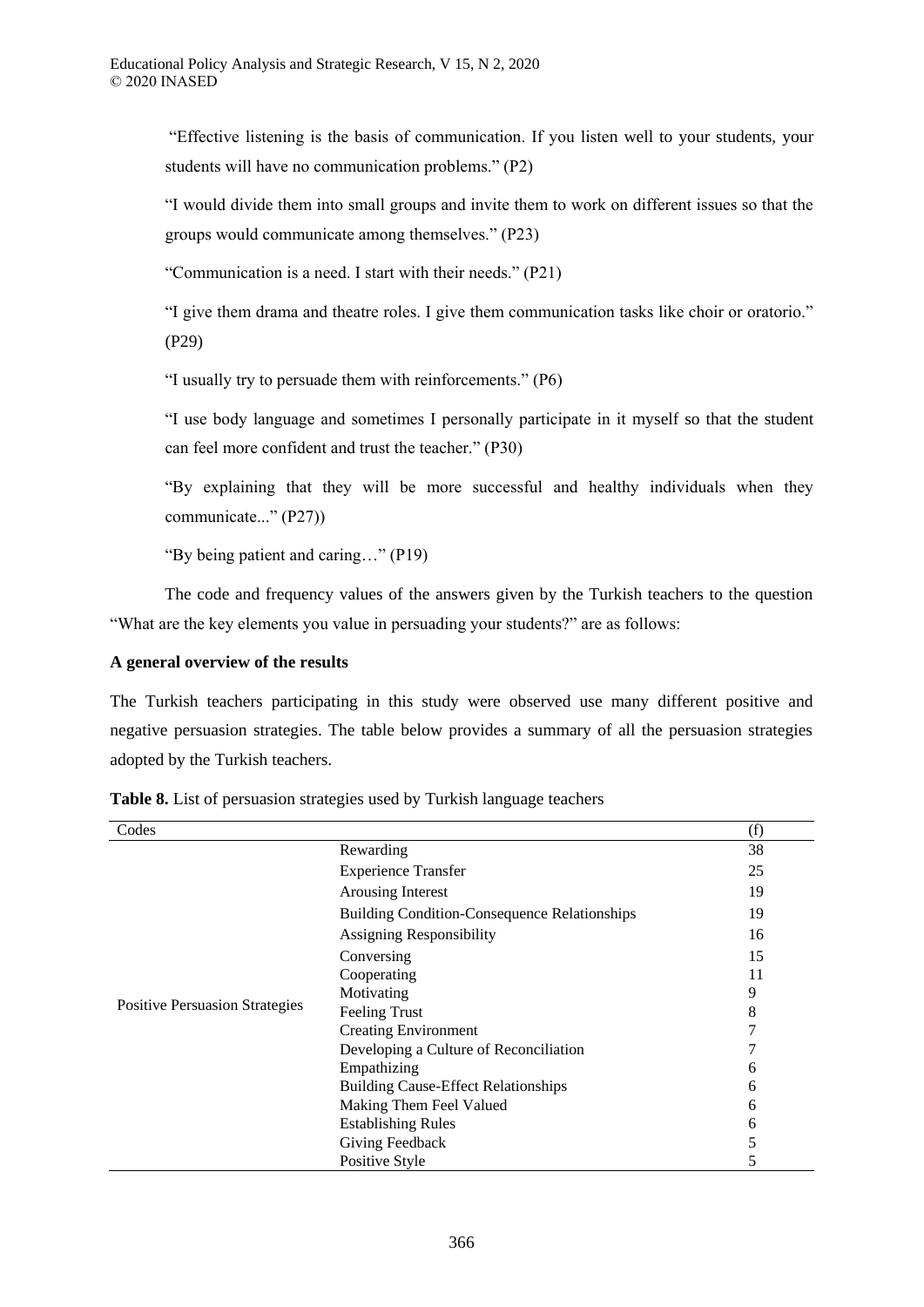|                                       | <b>Identifying Needs</b>                        | 5              |
|---------------------------------------|-------------------------------------------------|----------------|
|                                       | <b>Building Objective-Outcome Relationships</b> | 5              |
|                                       | <b>Creating Consciousness</b>                   | 5              |
|                                       | Using the Q-A Method                            | 5              |
|                                       | <b>Giving Feedback</b>                          | 4              |
|                                       | <b>Showing Respect</b>                          | 4              |
|                                       | <b>Body Language</b>                            | 3              |
|                                       | Presenting Alternative Resources                | 3              |
|                                       | Differentiating                                 | 3              |
|                                       | Listening                                       | $\overline{c}$ |
| <b>Positive Persuasion Strategies</b> | Having them speak from the known to unknown     | $\overline{c}$ |
|                                       | Student-orientedness                            | $\overline{c}$ |
|                                       | Guiding                                         | $\overline{2}$ |
|                                       | Moving from simpler to more complex             |                |
|                                       | Drawing attention                               |                |
|                                       | Raising awareness                               |                |
|                                       | Cooperative Learning                            |                |
|                                       | <b>Creating Small Groups</b>                    |                |
|                                       | <b>Being Patient</b>                            |                |
|                                       | Making Connections to Real Life                 |                |
|                                       | <b>Creating Competition</b>                     | 3              |
|                                       | <b>Warning Verbally</b>                         | 3              |
|                                       | Punishing                                       | $\overline{c}$ |
|                                       | Using Grading as a Threat                       | $\overline{2}$ |
|                                       | Giving Advice                                   | $\overline{c}$ |
| <b>Negative Persuasion Strategies</b> | Discriminating                                  | 1              |
|                                       | Doing nothing                                   |                |
|                                       | Comparing                                       |                |
|                                       | Negative Style                                  |                |
|                                       | Appealing to Conscience                         |                |
|                                       | Obligation                                      |                |
| $\cdots$                              |                                                 |                |

\* Some Turkish teachers expressed multiple opinions.

Table 9 shows that Turkish teachers implement many positive and negative persuasion strategies.

## **Conclusion, Discussion and Suggestions**

Turkish language teachers create learning environments related to language skills based on understanding and explanation and try to develop these skills of their students. One of the aims of language skills, especially those based on narration, is to persuade the person/persons with whom one is communicating. A primary purpose of narration is persuasion, so the persuasion practices used by teachers of Turkish is important. It was found that to persuade their students Turkish teachers use both positive strategies, such as reward or experience transfer, and negative strategies, such as creating a competitive environment. These codes, created from the answers given by the Turkish language teachers participating in this study, are directly related to the *ethos, pathos* and *logos* postulated by Aristotle (2006). This is because codes such as experience transfer, respect, and trust are related to *Ethos*; the codes such as motivation, valuing, or making students feel valued are related to *Pathos*; and codes such as using evidence, creating awareness, or giving feedback are related to *Logos*. However,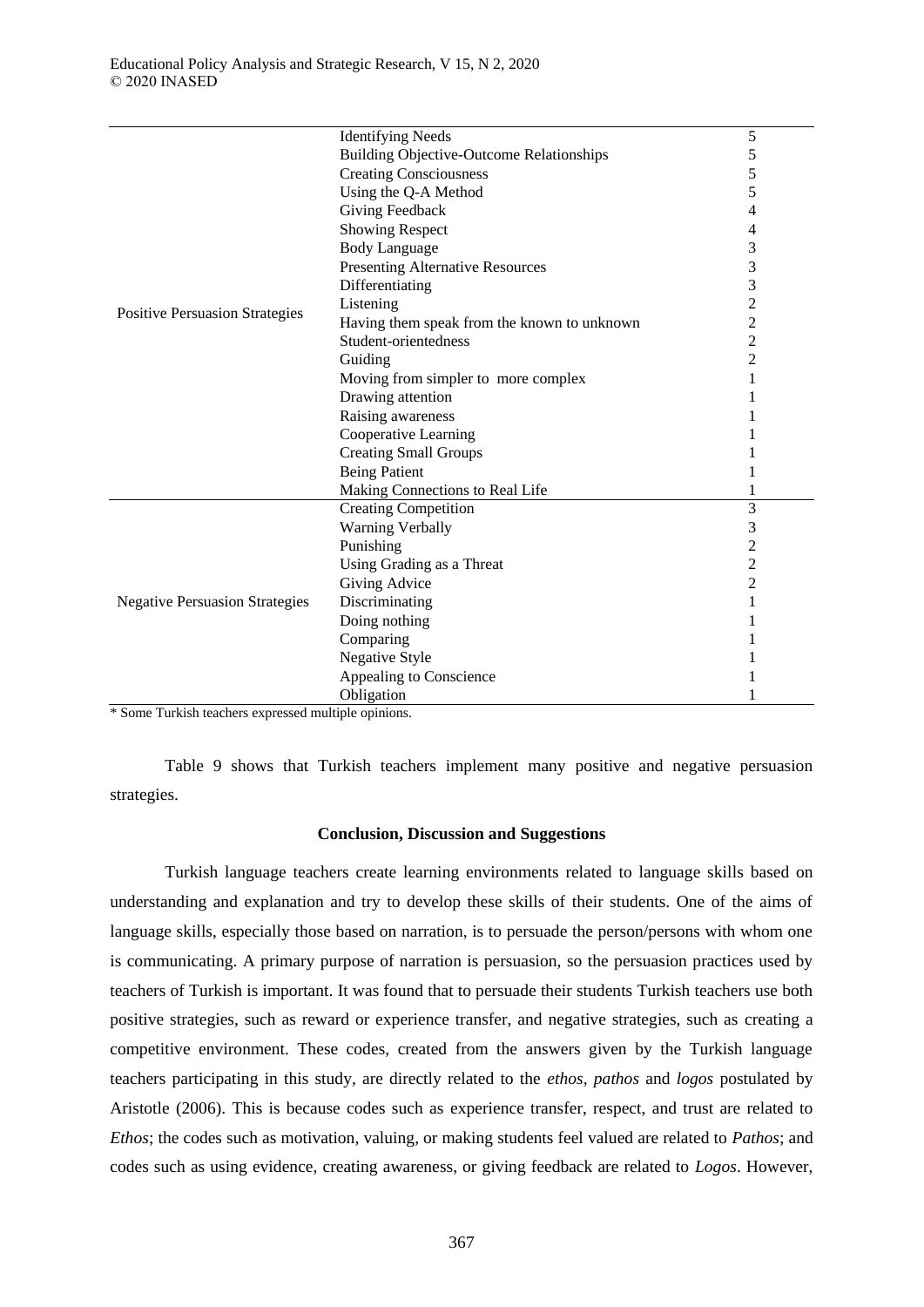given that teachers are the organizers of the learning-teaching environment and the guide of the students, all their persuasion strategies involve *ethos*; and students' emotional attachment to their teacher involves *pathos*. However, regarding the codes determined by the views of Turkish language teachers, it was found that they persuade their students more with logos than ethos and pathos. This can be explained as the value given to reasoning and logic in the Turkish labguage learning and teaching environments.

Of the ways of persuasion listed by Cialdani (2001, cited in Orji, Mandryk & Vassileva, 2015, p. 148-149), *Reciprocity* corresponds to the *Rewarding* and *Valuing* codes discussed in the current study; *Commitment and Consistency* corresponds to *Being respectful* and *One-on-one conversation* codes; *Consensus* corresponds to collaborating and cooperative learning codes; *Liking* corresponds to the *Valuing* and *Trust* codes; *Authority* corresponds to the *Establishing rules* and *Assigning responsibility* codes; and the *Scarcity* corresponds to the *Identifying the Needs* code in the current study. However, it is also observed that Turkish language teachers use the teaching principles such as moving from simple to complex, having students speak about what they know then move on to topics they do not know about, and individualizing instruction for the student as a way of persuading their students.

According to Akkaya (2017, p. 489), it can be said that the Turkish code of persuasion refers not to the individual but rather to a state of harmony with the tradition, which reflects the rules of collective social life. The codes of co-operation, collaborative learning, or creating a culture of reconciliation in this study are directly related to collective life, and thus critical in persuasion. However, Akkaya (2017, p. 488), notes that rhetoric and dialogues are important in persuasion, which supports the findings of the present study about using positive stylistic features and one-on-one conversation.

According to Yangil and Topçuoğlu Ünal (2019, p. 334), "teacher candidates should make maximum use of activities that improve their speaking skills because persuasive communication depends more on this skill in the educational environment." In this study, the fact that the general codes about what Turkish language teachers do to persuade their students (experience transfer, interest, etc.) are related to the speaking skill is also supported by Yangil and Topçuoğlu Ünal. However, the codes of cooperative learning and collaboration in this study coincide with the emphasis placed by Yangil and Topçuoğlu (2019, p. 333) on the importance of collaborative work in persuasion.

Turkish teachers used not only positive persuasion strategies, but also negative persuasion strategies Negative persuasion strategies may force students to do the task, but they will fail to ensure learning retention and will inflict deleterious effects on the students. According to Schunk and Pajares (2010, p. 669); negative persuasion can undermine beliefs in self-efficacy. Abelson and Miller (1967, p. 322) describe negative persuasion as the "negative" reaction of the listener not only in terms of her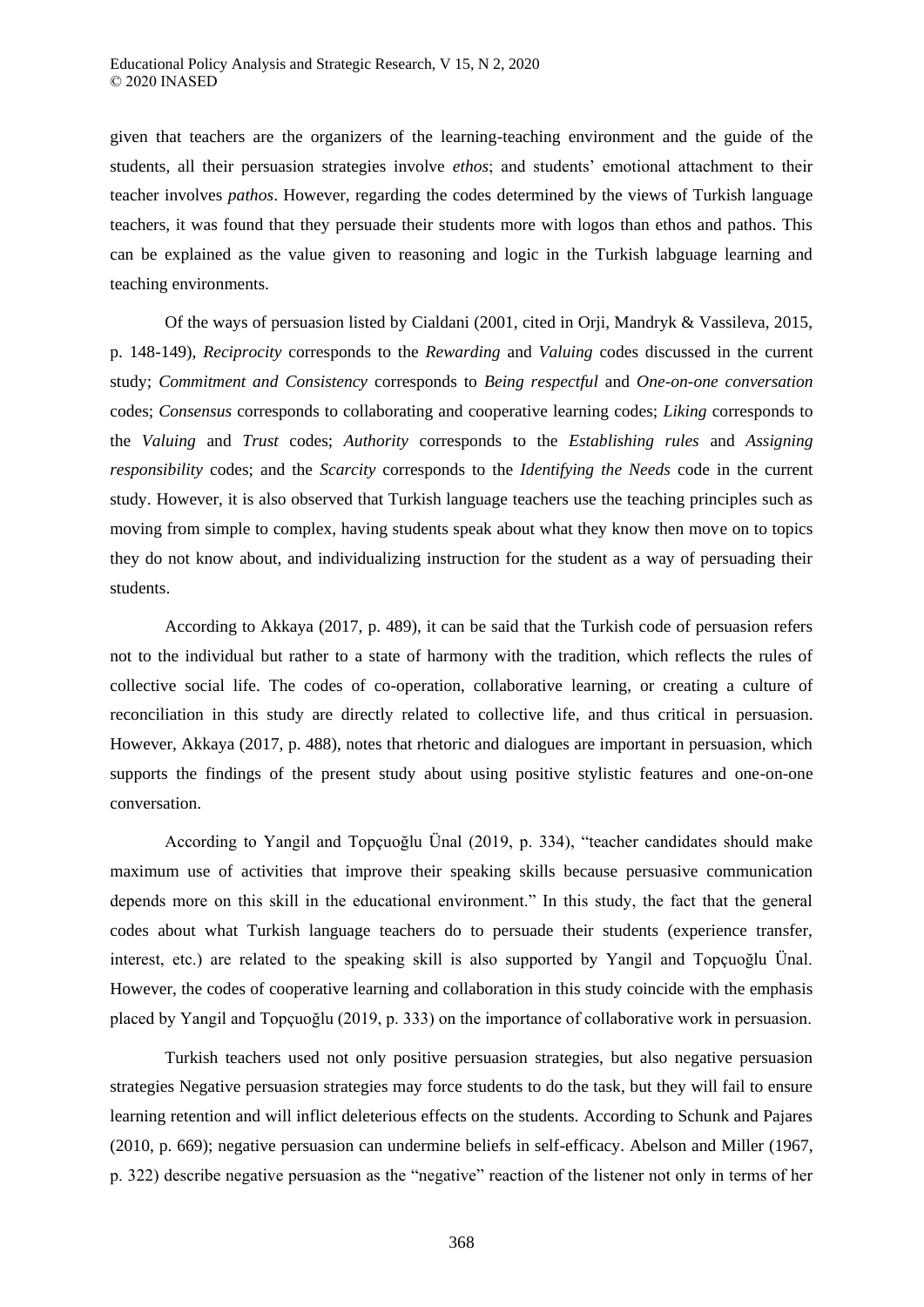feelings towards the speaker, but also in terms of the change in attitude. Therefore, teachers should not use negative persuasion strategies. To make sure that teachers pay more attention to positive persuasion strategies and use them, preservice teachers can be taught these strategies during their undergraduate education, and inservice teachers can be given in-service trainings on effective persuasion strategy use.

#### **References**

- Abelson, R. P. & Niller, J. C. (1967). Negative persuasion via personal insult, *Journal of Experimental Social Psychology* 3, 321-333.
- Akar, H. (2016). Durum çalışması. A. Saban ve A. Ersoy (Ed.). in *Eğitimde Nitel Araştırma Desenleri* (p. 111-150). Ankara: Anı Yayıncılık.
- Akkaya, A. (2008). *The messages in the stories of Mustafa Kutlu and the examination of these in relation to child*. Fırat University, Social Sciences Institute, Unpublished Master's Thesis.
- Akkaya, S. (2017). Persuasive strategies of women protagonists in dede korkut tales in terms of communication theories, *International Journal of Language Academy*, *5*(8), 478-489.
- Akyol, Z. (2019). *Internet as a persuasive technology: A study on the dynamics of persuasion in ecommerce sites*. Ege University, Social Sciences Institute, Unpublished Doctoral Thesis.
- Aristoteles (2006). *Retorik* (Çev. Mehmet H. Doğan). Yapı Kredi Yayınları.
- Blankenship, K. L. & Craig T. Y. (2007). Language and persuasion: Tag questions as powerless speech or as interpreted in context, *Journal of Experimental Social Psychology,* 43, 112–118. https://doi.org/10.1016/j.jesp.2005.12.012
- Creswell, J. W. (2012*). Researchdesign: Qualitative, quantitative, andmixed methods approaches* (4nd ed.). United States: Pearson Education.
- Durhan, G. (2018). Epistemological value of demonstrations of Aristotle's rhetoric, *Beytulhıkme an International Journal of Philosophy*, *8*(2), 751-769.
- Forget, A., Chiasson, S., Van Oorschot, P. & Biddle, R. (2008). Improving text passwords through persuasion. In Proceedings of the 4th symposium on Usable privacy and security, 1–12.
- Güneş, F. (2014). *ürkçe Öğretimi Yaklaşımlar ve Modeller* (2. Baskı). Ankara: Pegem Akademi Yayınları.
- Hyland, K. (1998). Persuasion and context: The pragmatics of academic metadiscourse. *Journal of Pragmatics* 30 (1998) 437-455. https://doi.org/10.1016/S0378-2166(98)00009-5
- Hyn, C. (2001). Persuasion and its role in meeting educational goals, *Theory Into Practice*, 40:4, 270-277, DOI: 10.1207/s15430421tip4004\_9